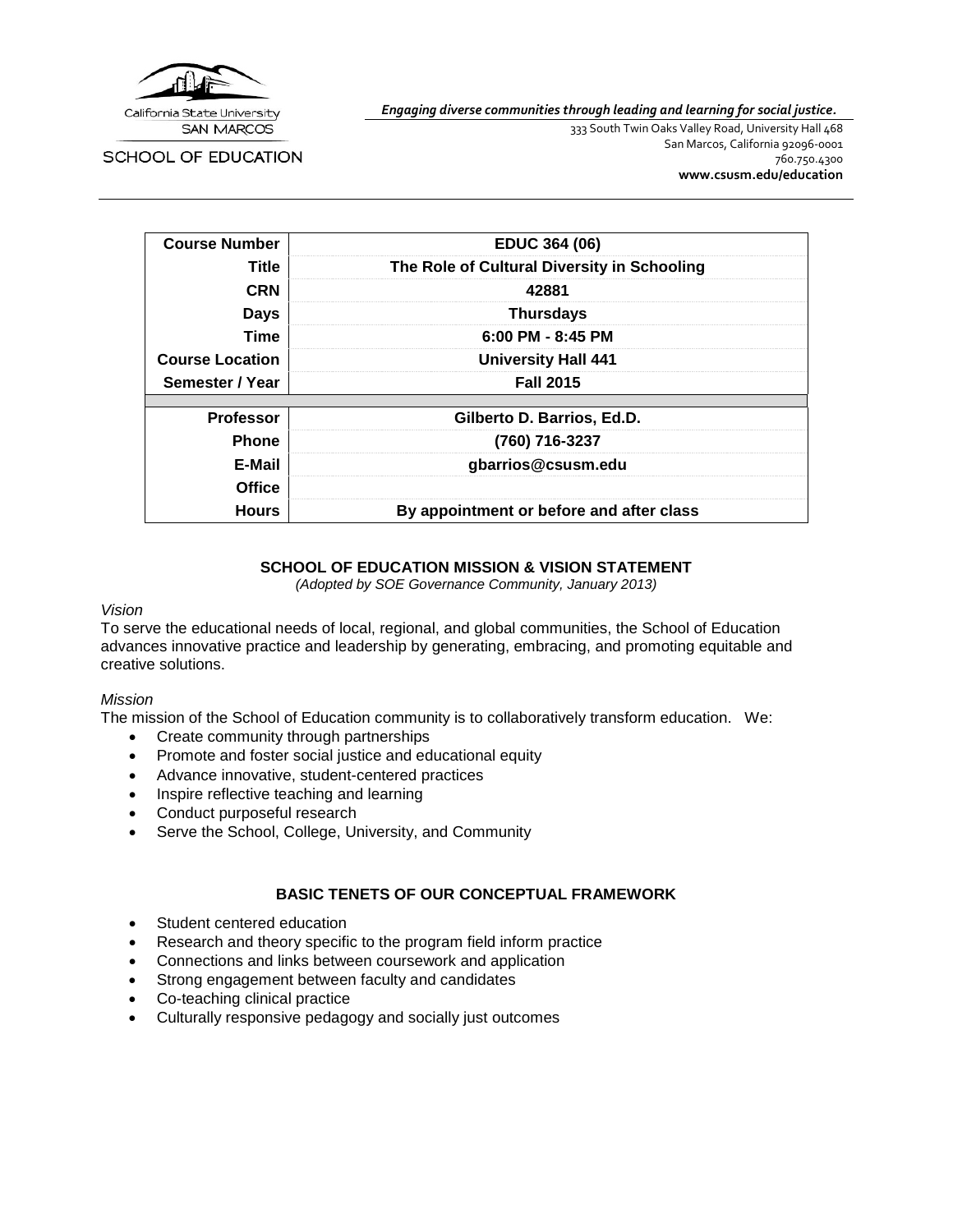# **TABLE OF CONTENTS**

| Attendance, Participation, Professional Disposition, & Student Collaboration - 10 points 8 |  |
|--------------------------------------------------------------------------------------------|--|
|                                                                                            |  |
|                                                                                            |  |
|                                                                                            |  |
|                                                                                            |  |
|                                                                                            |  |
|                                                                                            |  |
|                                                                                            |  |
|                                                                                            |  |
|                                                                                            |  |
|                                                                                            |  |
|                                                                                            |  |
|                                                                                            |  |
|                                                                                            |  |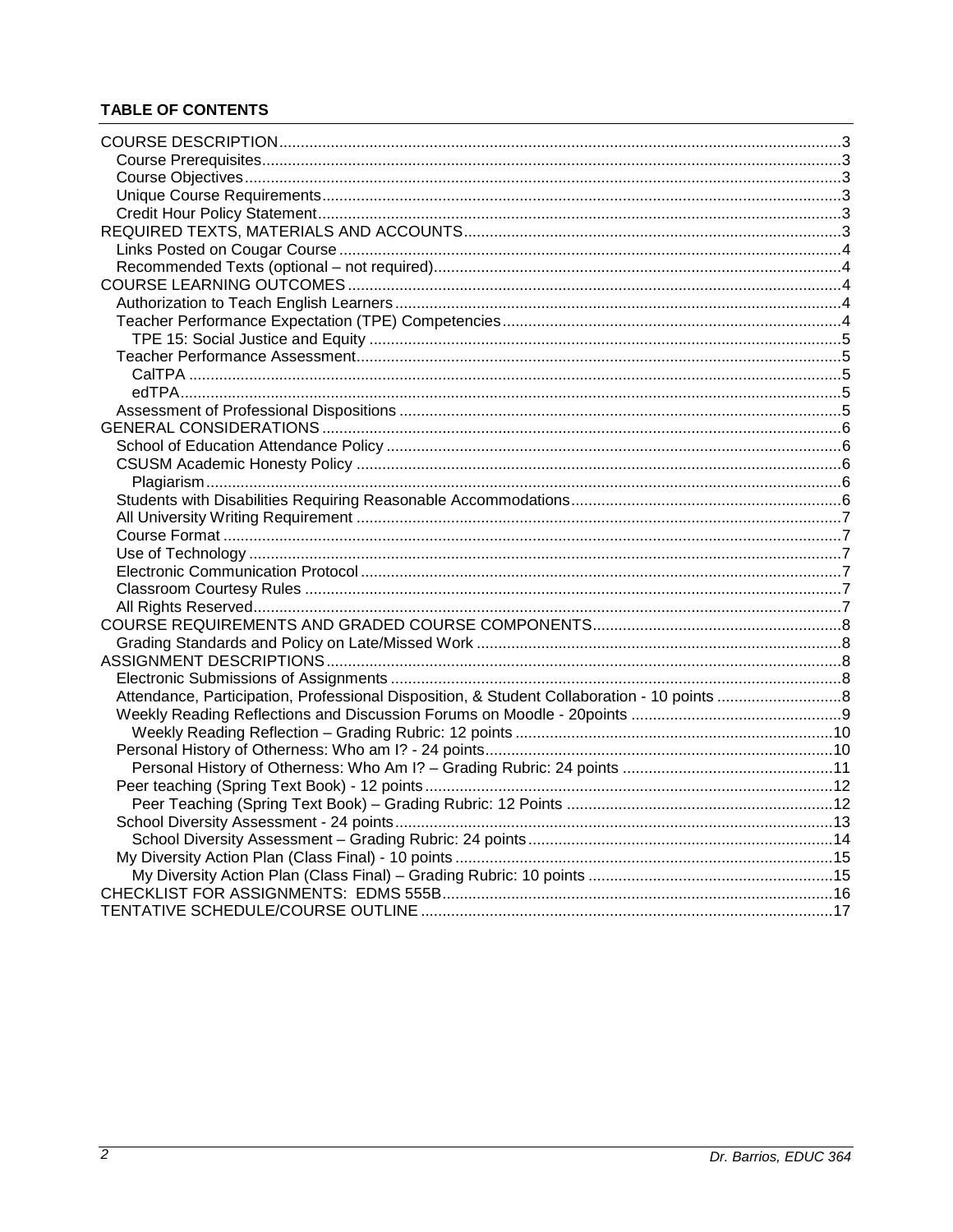## **COURSE DESCRIPTION**

#### The Role of Cultural Diversity in Schooling

<span id="page-2-0"></span>Principles of first and second language acquisition (e.g. historical and current theories, psychology, sociocultural, political, and pedagogical factors) and issues related to notions of culture, interaction, and communication in school and community contexts (e.g. the nature of culture, manifestations of cultural contact and cultural diversity in the United States and in California) within a theoretical and applied context. Required of all credential candidates. *Also offered as EDSL 364. Students may not receive credit for both.*

Major units include intensive theoretical and practical articulation of culture and cultural pluralism; educational issues of race, class, gender, language, ethnicity, sexual orientation and exceptionality; social, structural, programmatic and curricular issues; and effective teaching for diverse populations.

Strong oral and written communication skills, information literacy, and technology are required of professional educators; therefore, these components are emphasized as methods to be used in completing course requirements.

## <span id="page-2-1"></span>**Course Prerequisites**

*Required of all credential candidates.*

#### <span id="page-2-2"></span>**Course Objectives**

- 1. Developing competencies TPE15: social justice and equity;
- 2. Understanding of various concepts of culture and cultural contact, and their applicability to learning and teaching;
- 3. Understanding of cultural diversity in the United States and California;
- 4. General familiarity with cultural responsive pedagogy;
- 5. Understanding of gay, lesbian, bisexual and transgender students, teachers, and families;
- 6. Understanding of marginalized student populations;
- 7. An understanding of "at risk" youth;
- 8. An ability to analyze data and understand empirical educational articles and theoretical frameworks.

## <span id="page-2-3"></span>**Unique Course Requirements**

Students will be required to do classroom observations in schools and have access to elementary students to conduct some class assignments.

#### <span id="page-2-4"></span>**Credit Hour Policy Statement**

This course is delivered in a face-to-face instruction. Students are expected to spend a minimum of two hours outside of the classroom each week for each unit of credit engaged in learning. For courses with a "lecture" mode of instruction over an entire semester, each unit of credit corresponds to an 'hour' of classtime and two hours of student learning outside of class.

## **REQUIRED TEXTS, MATERIALS AND ACCOUNTS**

<span id="page-2-5"></span>Nieto, S., and Bode, P. (2012). *Affirming Diversity: The Sociopolitical Context of Multicultural Education*. Boston: Pearson Education, Inc. ISBN 9780131367140

Spring, J. (2006). *Deculturalization and the Struggle for Equality*. Fifth Edition. New York. The McGraw Hill Companies, Inc. ISBN-10: 0-07-313177-6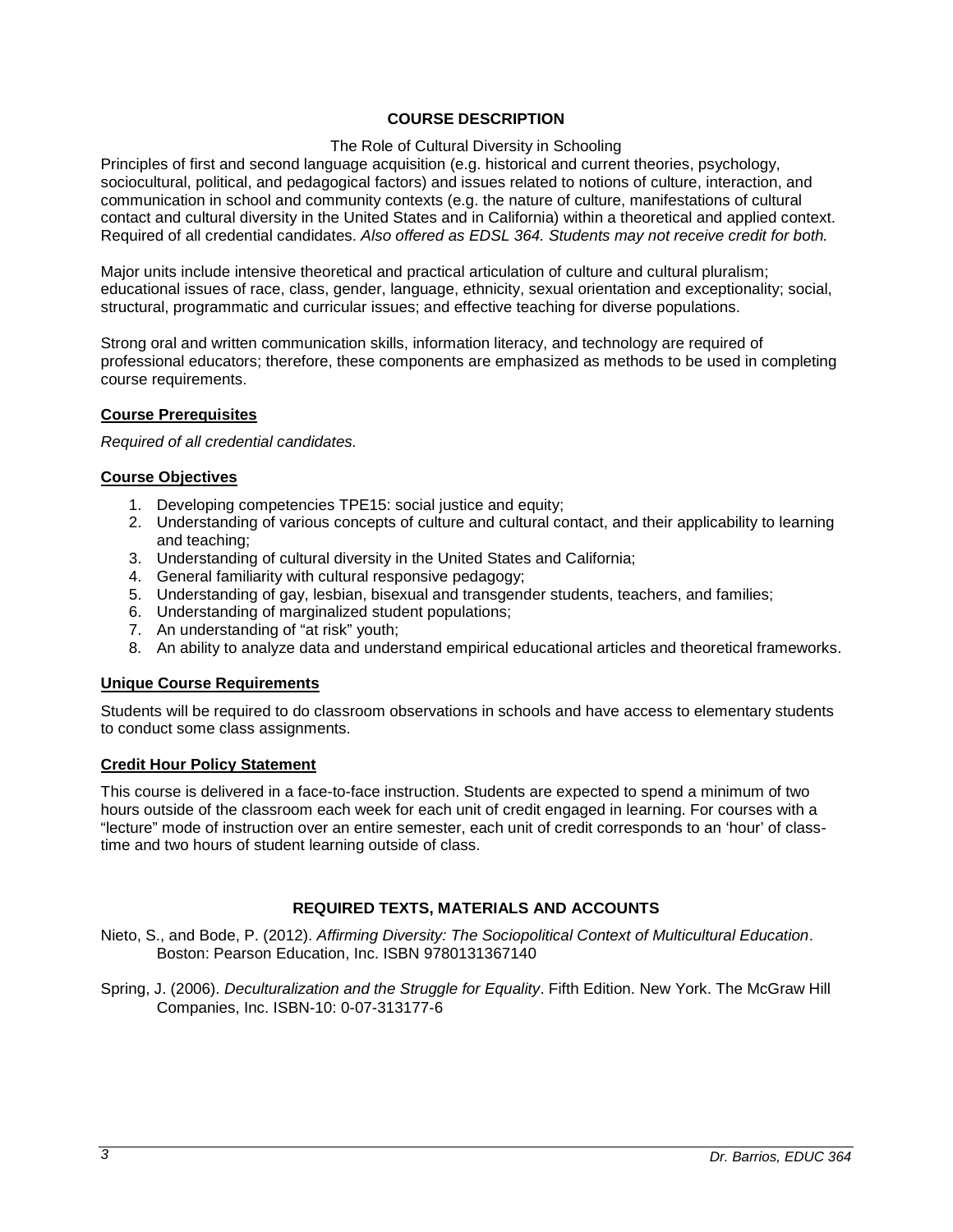## <span id="page-3-0"></span>**Links Posted on Cougar Course**

- Free Download 2012 English Language Development Standards for California Public Schools K-12 from the CDE website at<http://www.cde.ca.gov/sp/el/er/eldstandards.asp>
- Free Download Appendices A-D and Glossary from 2012 ELD Standards at <http://www.cde.ca.gov/sp/el/er/eldstandards.asp>
- Free Download Adopted *ELA/ELD Framework* Chapters at <http://www.cde.ca.gov/ci/rl/cf/elaeldfrmwrksbeadopted.asp>
- Free Download CA Common Core State Standard, California Department of Education Common Core at www.cde.a.gov/re/cc

#### <span id="page-3-1"></span>**Recommended Texts (optional – not required)**

*eStandards* – Free California Common Core and ELD State Standards app

#### **COURSE LEARNING OUTCOMES**

<span id="page-3-2"></span>Upon successful completion of this course, students will be able to (SWBAT):

- SWBAT to explain the basic terms, philosophies, goals, problems, issues, history, research, theoretical frameworks, and practices related to the education of language minority students, program design and educational achievement in California and the US through reading reflections and TPE 15 – Action Plan / Reflective Statement.
- SWBAT to demonstrate understanding of existing student identification, assessment, and language redesignation requirements for the state of California through reading reflections.
- SWBAT to demonstrate understanding of models of multicultural intercultural education and their implications for curriculum, instruction, and educational policy through ????????
- SWBAT to become cognizant of the fact that students' motivation, participation, and achievement are influenced by an intercultural classroom climate and school community through ?????
- SWBAT to demonstrate knowledge of the transferability between primary and target language with the
- SWBAT to promote authentic parental participation that includes learning about school systems, assuming leadership roles and affecting policy and understanding of the family as a primary language and cultural resource through TPE 15 Action Plan / Reflective Statement.

## <span id="page-3-3"></span>**Authorization to Teach English Learners**

This credential program has been specifically designed to prepare teachers for the diversity of languages often encountered in California public school classrooms. The authorization to teach English learners is met through the infusion of content and experiences within the credential program, as well as additional coursework. Candidates successfully completing this program receive a credential with authorization to teach English learners. *(Approved by CCTC in SB 2042 Program Standards, August 02)*

## <span id="page-3-4"></span>**Teacher Performance Expectation (TPE) Competencies**

The course objectives, assignments, and assessments have been aligned with the CTC standards for Multiple Subject Credential. This course is designed to help teachers seeking a California teaching credential to develop the skills, knowledge, and attitudes necessary to assist schools and district in implementing effective programs for all students. The successful candidate will be able to merge theory and practice in order to realize a comprehensive and extensive educational program for all students. You will be required to formally address the following TPEs in this course: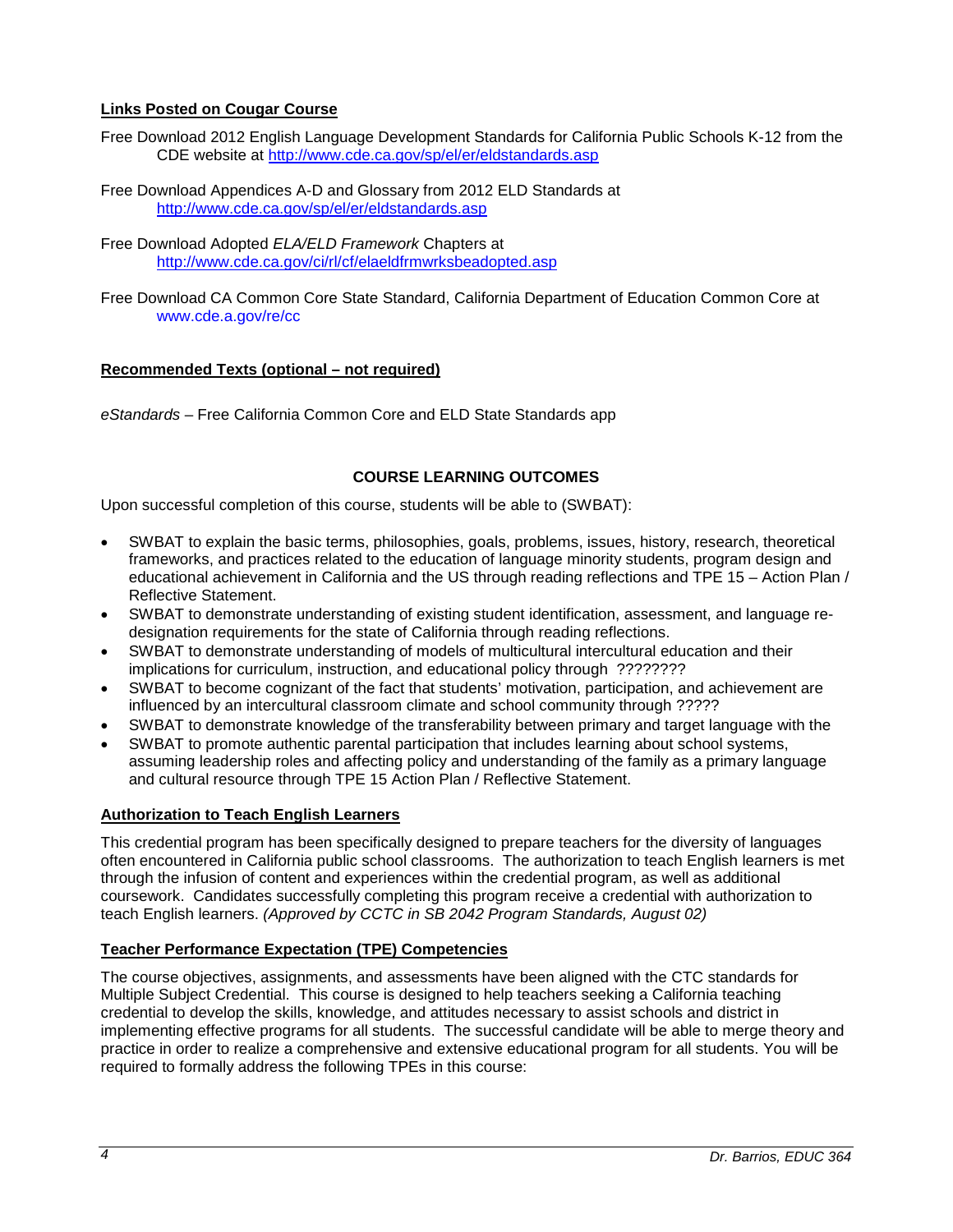## <span id="page-4-0"></span>**TPE 15: Social Justice and Equity**

Teacher candidates will be able to identify issues of social justice and equity in the classroom and can apply appropriate instructional strategies to ensure equal outcomes for diverse students. They will be familiar with ideas, definitions, and major theorists in the fields of multicultural education, social reconstruction, and democratic education. Pluralism and divergent perspectives on educating students will be the foundation of designing effective lessons and instructional practices for diverse students. Candidates will understand when and how to collaborate with others, especially curriculum specialists, community leaders, and parents on preparing relevant and appropriate instructional activities, curricular units, and school structures that would provide equitable outcomes for students from different linguistic, cultural, and social economic backgrounds.

## <span id="page-4-1"></span>**Teacher Performance Assessment**

Beginning July 1, 2008 all California credential candidates must successfully complete a state-approved Teacher Performance Assessment (TPA), as part of the credential program of preparation. During the 2015- 16 academic year the CSUSM credential programs will use either the CalTPA (California Teacher Performance Assessment) or the edTPA (Educative Teacher Performance Assessment).

<span id="page-4-2"></span>Check with your program coordinator to determine which assessment is used for your credential program.

## **CalTPA**

To assist with your successful completion of the CalTPA, a series of informational seminars are offered over the course of the program. TPA related questions and logistical concerns are to be addressed during the seminars. Your attendance to TPA seminars will greatly contribute to your success on the assessment. The CalTPA Candidate Handbook, TPA seminar schedule, and other TPA support materials may be found on the SOE website:

<http://www.csusm.edu/education/CalTPA/ProgramMaterialsTPA.html>

## <span id="page-4-3"></span>**edTPA**

Beginning in fall 2015, for newly entering initial candidates, the CSUSM assessment system is the edTPA. To assist with your successful completion of the edTPA, a capstone class is part of your curriculum. In this class edTPA related questions and logistical concerns are addressed. Additional support materials are available on the edTPA website: [http://www.edtpa.com/PageView.aspx?f=GEN\\_Candidates.html](http://www.edtpa.com/PageView.aspx?f=GEN_Candidates.html)

Additionally, to support your success in your credential program and with TPA, SOE classes use common pedagogical language, lesson plans (lesson designs), and unit plans (unit designs).

## <span id="page-4-4"></span>**Assessment of Professional Dispositions**

Assessing a candidate's dispositions within a professional preparation program is recognition that teaching and working with learners of all ages requires not only specific content knowledge and pedagogical skills, but positive attitudes about multiple dimensions of the profession. The School of Education has identified six dispositions – social justice and equity, collaboration, critical thinking, professional ethics, reflective teaching and learning, and life-long learning—and developed an assessment rubric. For each dispositional element, there are three levels of performance - *unacceptable*, *initial target*, and *advanced target*. The description and rubric for the three levels of performance offer measurable behaviors and examples.

The assessment is designed to provide candidates with ongoing feedback for their growth in professional dispositions and includes a self-assessment by the candidate. The dispositions and rubric are presented, explained and assessed in one or more designated courses in each program as well as in clinical practice. Based upon assessment feedback candidates will compose a reflection that becomes part of the candidate's Teaching Performance Expectation portfolio. Candidates are expected to meet the level of *initial target* during the program.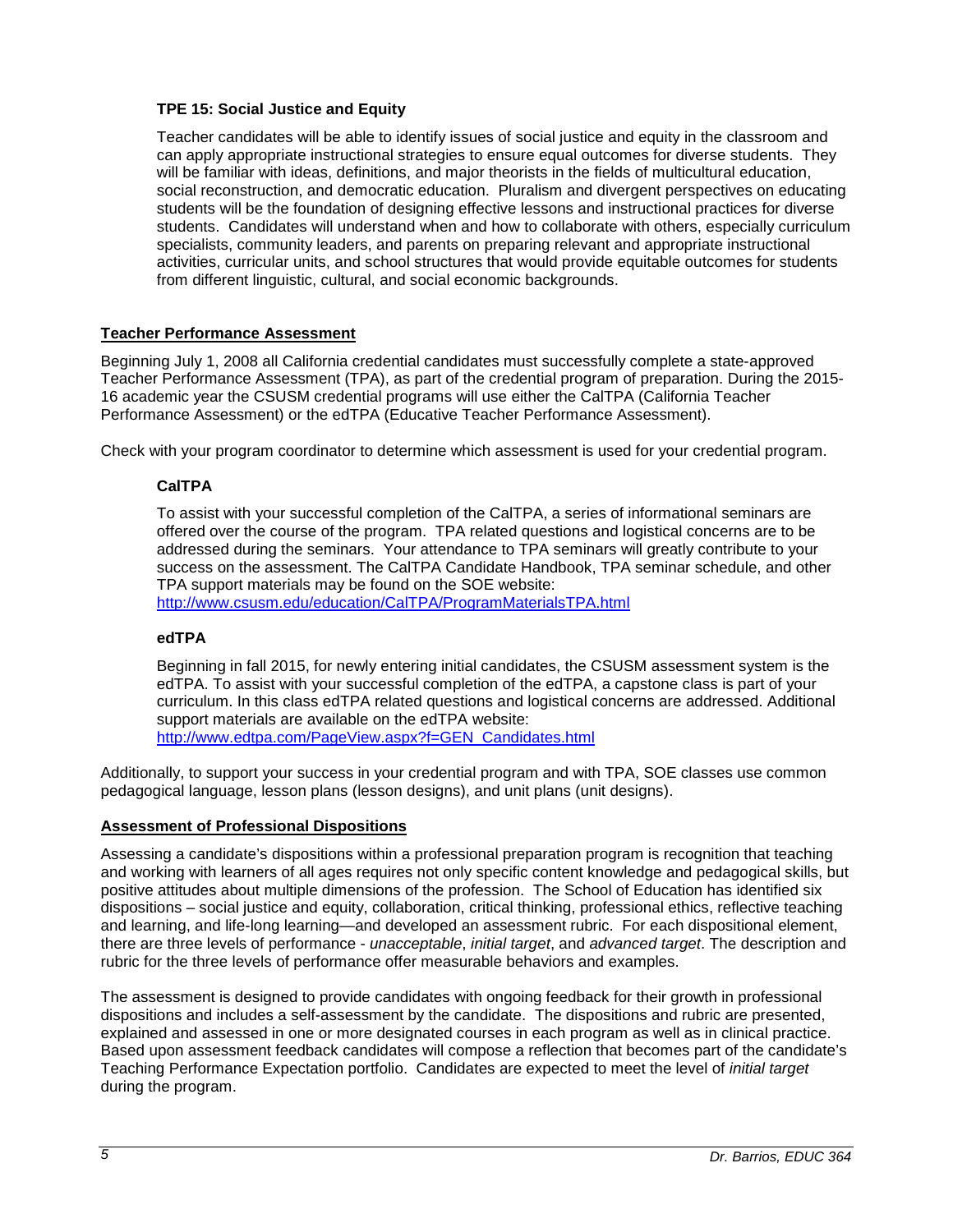## **GENERAL CONSIDERATIONS**

## <span id="page-5-1"></span><span id="page-5-0"></span>**School of Education Attendance Policy**

Due to the dynamic and interactive nature of courses in the School of Education, all candidates are expected to attend all classes and participate actively. At a minimum, candidates must attend more than 80% of class time, or s/he may not receive a passing grade for the course at the discretion of the instructor. Individual instructors may adopt more stringent attendance requirements. Should the candidate have extenuating circumstances, s/he should contact the instructor as soon as possible. *(Adopted by the COE Governance Community, December, 1997).*

*Instructor application of attendance policy*: Students are encouraged and expected to attend all sessions during the course, however, since we all have unforeseeable circumstances, one absence will be excused without penalty.

#### <span id="page-5-2"></span>**CSUSM Academic Honesty Policy**

Students will be expected to adhere to standards of academic honesty and integrity, as outlined in the Student Academic Honesty Policy. All assignments must be original work, clear and error-free. All ideas/material that are borrowed from other sources must have appropriate references to the original sources. Any quoted material should give credit to the source and be punctuated accordingly.

Academic Honesty and Integrity: Students are responsible for honest completion and representation of their work. Your course catalog details the ethical standards and penalties for infractions. There will be zero tolerance for infractions. If you believe there has been an infraction by someone in the class, please bring it to the instructor's attention. The instructor reserves the right to discipline any student for academic dishonesty, in accordance with the general rules and regulations of the university. Disciplinary action may include the lowering of grades and/or the assignment of a failing grade for an exam, assignment, or the class as a whole.

Incidents of Academic Dishonesty will be reported to the Dean of Students. Sanctions at the University level may include suspension or expulsion from the University. Refer to the full Academic Honesty Policy at:

[http://www.csusm.edu/policies/active/documents/Academic\\_Honesty\\_Policy.html](http://www.csusm.edu/policies/active/documents/Academic_Honesty_Policy.html)

For this class: All written work and oral presentation assignments must be original work. All ideas/materials that are borrowed from other sources must have appropriate references to the original sources. Any quoted material should give credit to the source and be punctuated with quotation marks.

#### <span id="page-5-3"></span>**Plagiarism**

As an educator, it is expected that each candidate will do his/her own work, and contribute equally to group projects and processes. Plagiarism or cheating is unacceptable under any circumstances. If you are in doubt about whether your work is paraphrased or plagiarized see the Plagiarism Prevention for Students website [http://library.csusm.edu/plagiarism/index.html.](http://library.csusm.edu/plagiarism/index.html) If there are questions about academic honesty, please consult the University catalog.

#### <span id="page-5-4"></span>**Students with Disabilities Requiring Reasonable Accommodations**

Candidates with disabilities who require reasonable accommodations must be approved for services by providing appropriate and recent documentation to the Office of Disabled Student Services (DSS). This office is located in Craven Hall 4300, and can be contacted by phone at (760) 750-4905, or TTY (760) 750- 4909. Candidates authorized by DSS to receive reasonable accommodations should meet with their instructor during office hours or, in order to ensure confidentiality, in a more private setting.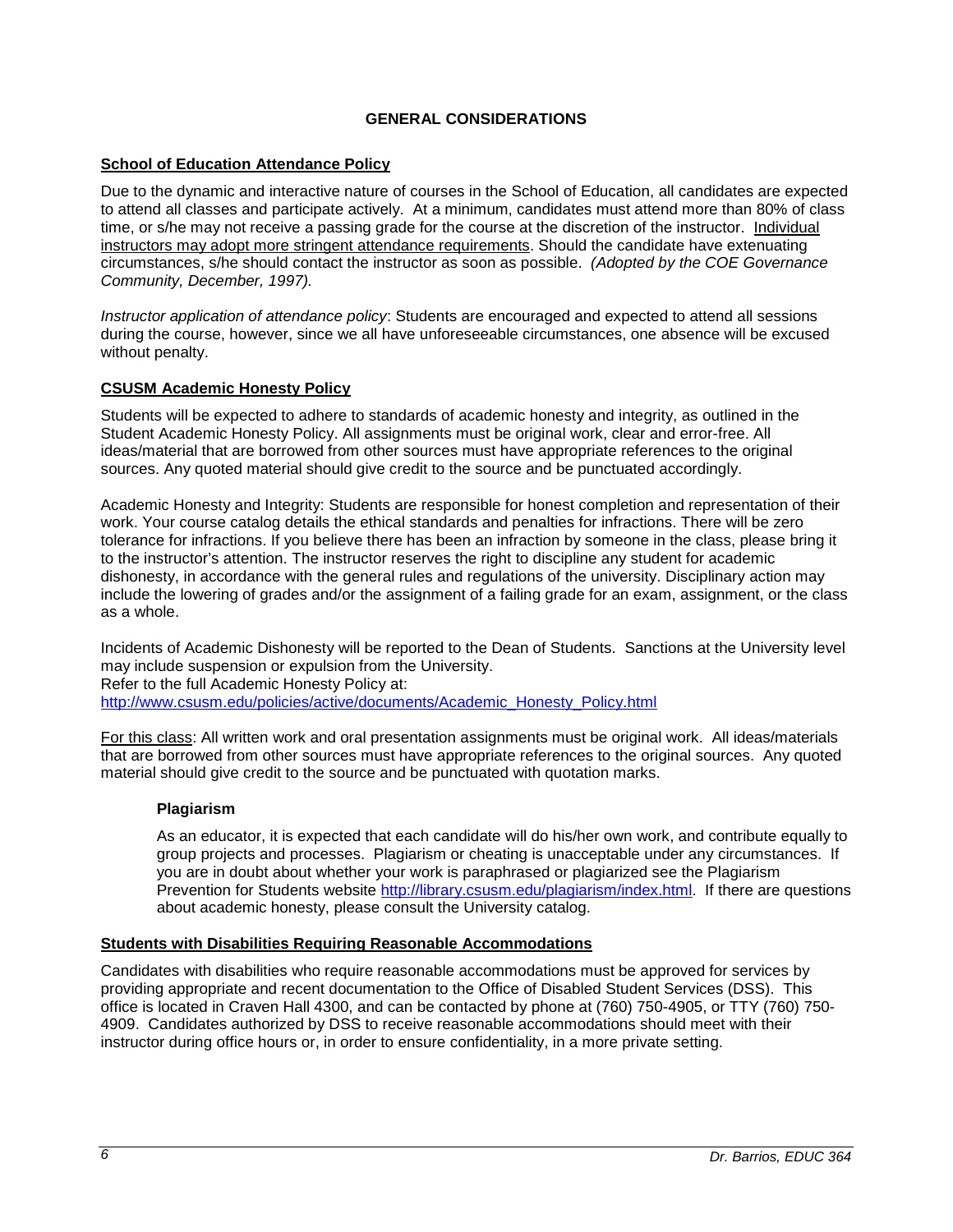## <span id="page-6-0"></span>**All University Writing Requirement**

Writing requirements for this class will be met as described in the assignments. Every 3-unit course at the university, including this one, must have a writing requirement of at least 2500 words.

## <span id="page-6-1"></span>**Course Format**

This course format is offered in a traditional face-to-face instruction following a 16-week cycle.

## <span id="page-6-2"></span>**Use of Technology**

Candidates are expected to demonstrate competency in the use of various forms of technology (i.e. word processing, electronic mail, Moodle, use of the Internet, and/or multimedia presentations). Specific requirements for course assignments with regard to technology are at the discretion of the instructor. Keep a digital copy of all assignments for use in your teaching portfolio. All assignments will be submitted online, and some will be submitted in hard copy as well. Details will be given in class.

## <span id="page-6-3"></span>**Electronic Communication Protocol**

Electronic correspondence is a part of your professional interactions. If you need to contact the instructor, email is often the easiest way to do so. It is my intention to respond to all received e-mails in a timely manner. Please be reminded that e-mail and on-line discussions are a very specific form of communication, with their own nuances and etiquette. For instance, electronic messages sent in all upper case (or lower case) letters, major typos, or slang, often communicate more than the sender originally intended. With that said, please be mindful of all e-mail and on-line discussion messages you send to your colleagues, to faculty members in the School of Education, or to persons within the greater educational community. All electronic messages should be crafted with professionalism and care.

Things to consider:

- Would I say in person what this electronic message specifically says?
- How could this message be misconstrued?
- Does this message represent my highest self?
- Am I sending this electronic message to avoid a face-to-face conversation?

In addition, if there is ever a concern with an electronic message sent to you, please talk with the author in person in order to correct any confusion.

## <span id="page-6-4"></span>**Classroom Courtesy Rules**

Please turn off or silence your cellular phones.

Please refrain from texting and engaging in inappropriate use of computer during class.

If you choose to bring food, please make sure that it does not interfere with presentations or instruction.

Please refrain from having private conversations during class.

## *Note: Lack of compliance with the above listed rules will hinder your final grade.*

#### <span id="page-6-5"></span>**All Rights Reserved**

As instructor of record, I reserve the right to change, add to, or delete any and all materials.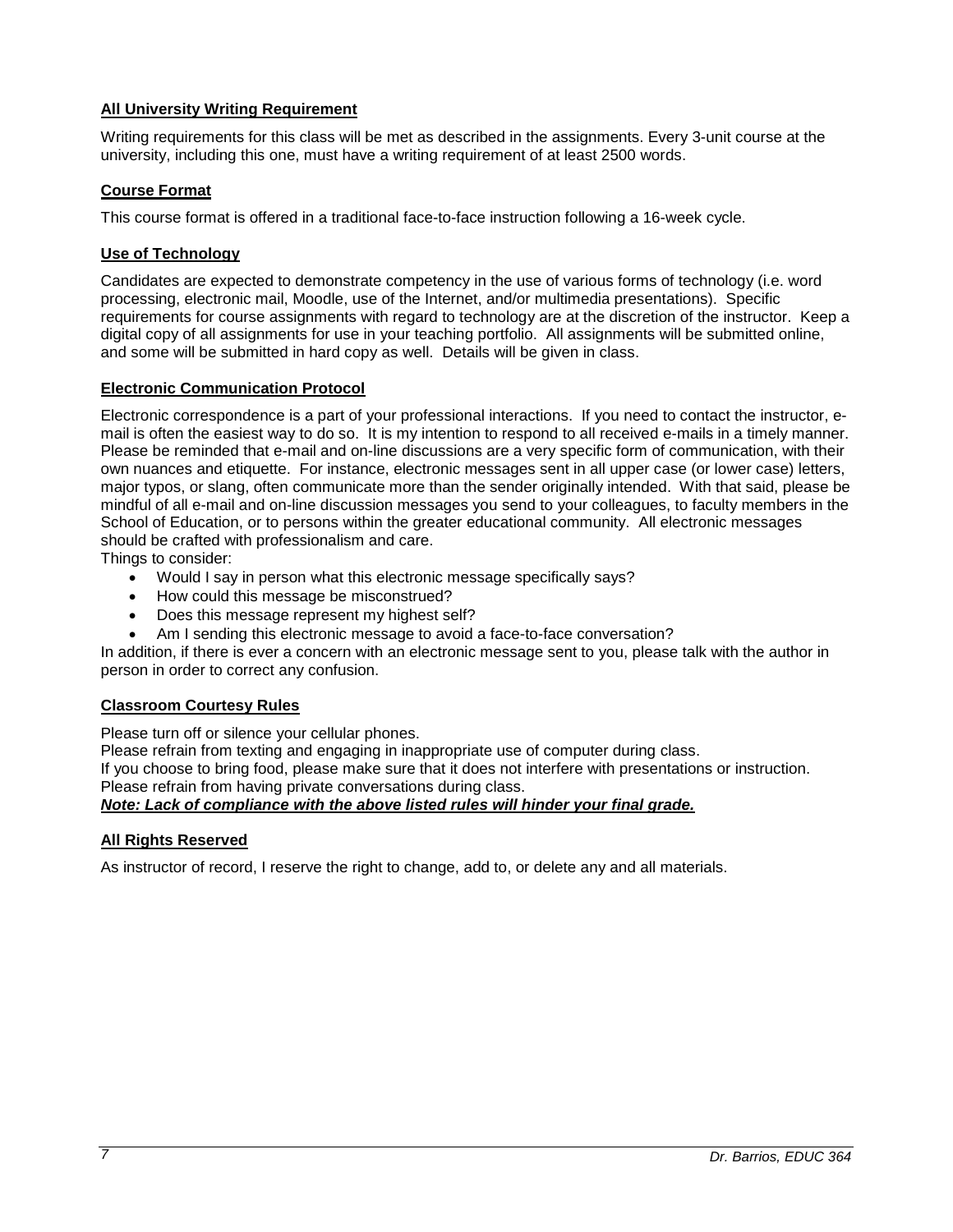## **COURSE REQUIREMENTS AND GRADED COURSE COMPONENTS**

<span id="page-7-0"></span>Teacher education is a professional preparation program. It is expected that students will come to class prepared to discuss the readings, submit required assignments, and participate in class activities. Students are expected to adhere to academic honesty and integrity, standards of dependability, confidentiality and writing achievement. Because it is important for teachers to be able to effectively communicate their ideas to students, parents, colleagues, and administrators, writing that is original, clear and error-free is a priority for the School of Education. It is expected that work will be turned in on time. Note: Professor reserves the right to change, add to, or delete any material or assignment from the course*.*

|           | Attendance, Participation, & Professional Disposition      | 10 points |
|-----------|------------------------------------------------------------|-----------|
| $\bullet$ | Personal History of Otherness                              | 24 points |
| $\bullet$ | Weekly Reading Reflections and Discussion Forums on Moodle | 20points  |
| $\bullet$ | Peer teaching (Spring Text Book)                           | 12 points |
|           | <b>School Diversity Assessment</b>                         | 24 points |
| $\bullet$ | My Diversity Action Plan (Class Final)                     | 10 points |
|           |                                                            |           |

Total 100 points

## <span id="page-7-1"></span>**Grading Standards and Policy on Late/Missed Work**

All students are expected to participate in class activities and demonstrate reflective learning. It is important that students are well prepared for course sessions by completing the readings and assignments scheduled before the class meeting. Assignments should be typed and double-spaced. Students who wish to revise an assignment must negotiate the requirements of the revision with the instructor. It is expected that work will be turned in on time. Please discuss individual issues with the instructor. **Points will be deducted if assignments are submitted late (10% penalty per day late; no credit will be awarded if the assignment is one week late).** A minimum of a C+ is required to pass this course.

| $95 - 100$ |    | $90 - 94$ |                            |
|------------|----|-----------|----------------------------|
| 87 - 89    | в+ | $83 - 86$ |                            |
| $80 - 82$  | н. | $77 - 79$ | C+ (minimal passing grade) |
| 73 – 76    |    | $70 - 72$ |                            |

## **ASSIGNMENT DESCRIPTIONS**

#### <span id="page-7-3"></span><span id="page-7-2"></span>**Electronic Submissions of Assignments**

This course is mostly paperless. Assignments are to be turned to Cougar Course on time. Points will be deducted for late submissions, as the work you do is essential to the discussions conducted in this course. Make sure you turn in the assignments in Word, 12 font, in Times New Roman. Resources and/or citations will be referenced using APA format.

NOTE: Full assignment guidelines can be found on Cougar Courses. Rubrics for assignments and checklist are at end of this syllabus.

#### <span id="page-7-4"></span>**Attendance, Participation, Professional Disposition, & Student Collaboration - 10 points**

First is the expectation that you will attend all class sessions prepared to actively participate in class activities, group and individual sharing, cooperative learning structures, and discussions on various topics and assigned reading**.** Please see the guidelines for the School of Education Attendance Policy and the attendance requirements for this course on syllabus.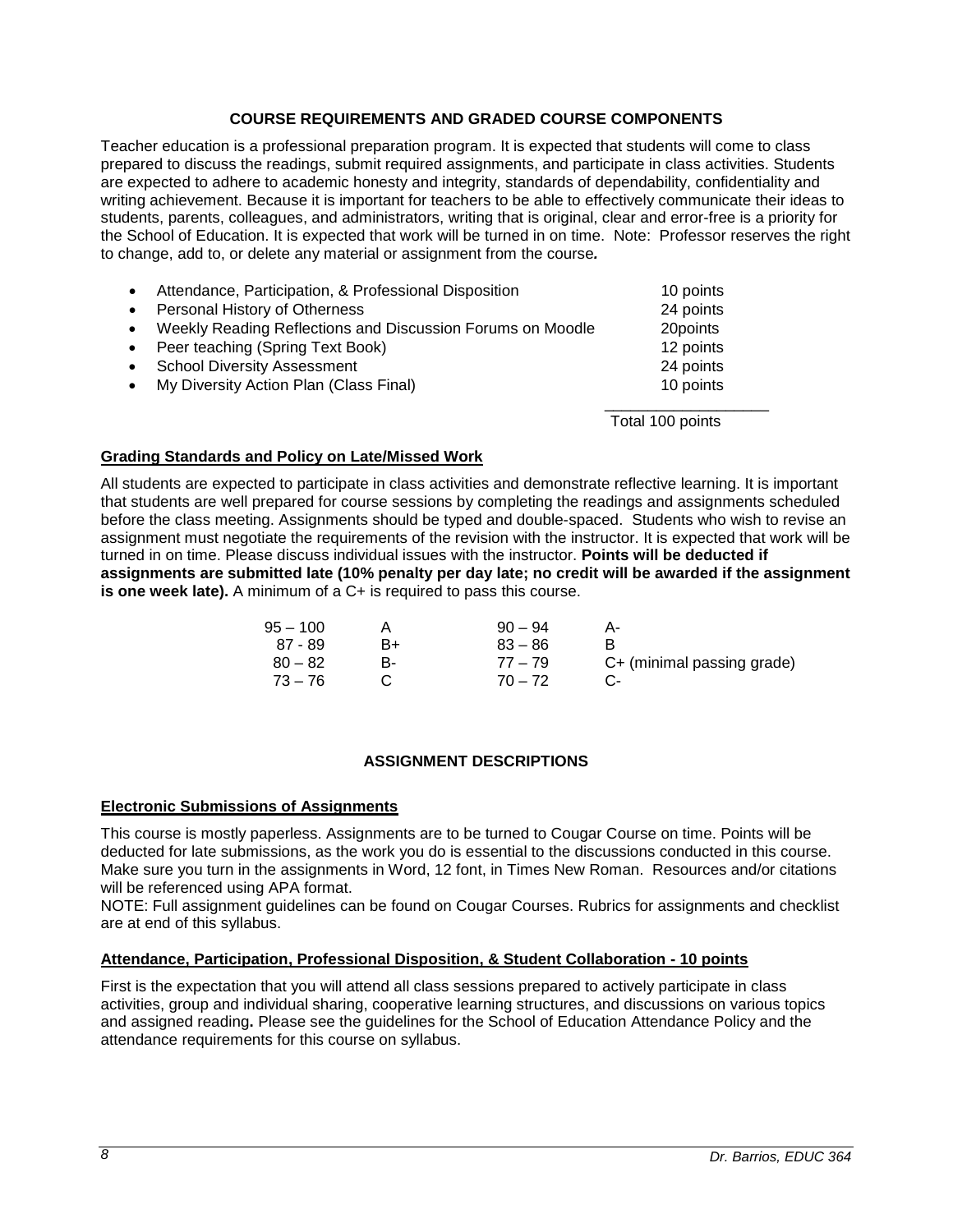Professional, credentialed educators are evaluated on "performance of non-instructional duties and responsibilities" by their administrators. Punctuality, attendance, collaboration with colleagues, and professionalism fall under this category. Your professional disposition is related to how you conduct yourself in class and at a school site. Please communicate any attendance issues directly with the instructor. Please communicate any attendance issues directly with the instructor.

- a. Missing more than one class meeting will result in the reduction of one letter grade;
- b. Arriving late/leaving early on more than 2 occasions will be equivalent to an absence;
- c. Serious illness and emergency situations will be considered on a case-by-case basis for extenuating circumstances.
- d. Student may negotiate to make up one absence. (This can be made-up by shadowing/volunteering with an assigned professional educator or administrator for a total of 3 hours and a 1-2 page reflection on the shadowing/volunteer experience.)

Your professional disposition is related to how you conduct yourself in class in relation to social justice and equity, collaboration, critical thinking, professional ethics, reflective teaching and learning, and life-long learning. Respect, professionalism, and when appropriate, charity, are necessary for a positive, healthy learning environment. All students are entitled to their opinions. Students demonstrating negative attitudes and /or disruptive behavior will not be tolerated under any circumstances and will be referred immediately to the University Dean of Student Affairs and/or the CoEHHS Associate Dean. Grades and course credit may be affected by inappropriate professional dispositions and/or behavior.

## <span id="page-8-0"></span>**Weekly Reading Reflections and Discussion Forums on Moodle - 20points**

- a. Weekly Reading In order to have the type of discussions that this course requires, it is crucial that students read the material before class. In order to receive participation points for the week, students must come prepared to class with a synthesis of key points of the week's reading and your personal thoughts/similar experiences of the featured case studies in the chapters.
- b. Reflection Submit a reflection (between 150 and 300 words) commenting on the course readings, discussions, and/or films into Moodle Forums. Please include personal connections, explanations as to how and why your perspective as an educator has changed, or is changing, and what you think your next steps will be in understanding the needs of diverse students in relation to the readings. Please focus on social justice and equity. Be introspective, addressing issues and experiences from the readings or class discussions that spark your imagination. These reflections will be submitted after our weekly course sessions.
- c. Discussion Additionally, the students will respond to at least 2 peer entries in our Moodle forums.

More detailed directions and rubric for grading assignment will be given in class.

*Please Note: Weekly Moodle forums will close when the new week's questions are posted. There will be one point for your entry and one point for responding to 2 or more classmates. IMPORTANT: You will not be able to make up a missed discussion board once it is closed.*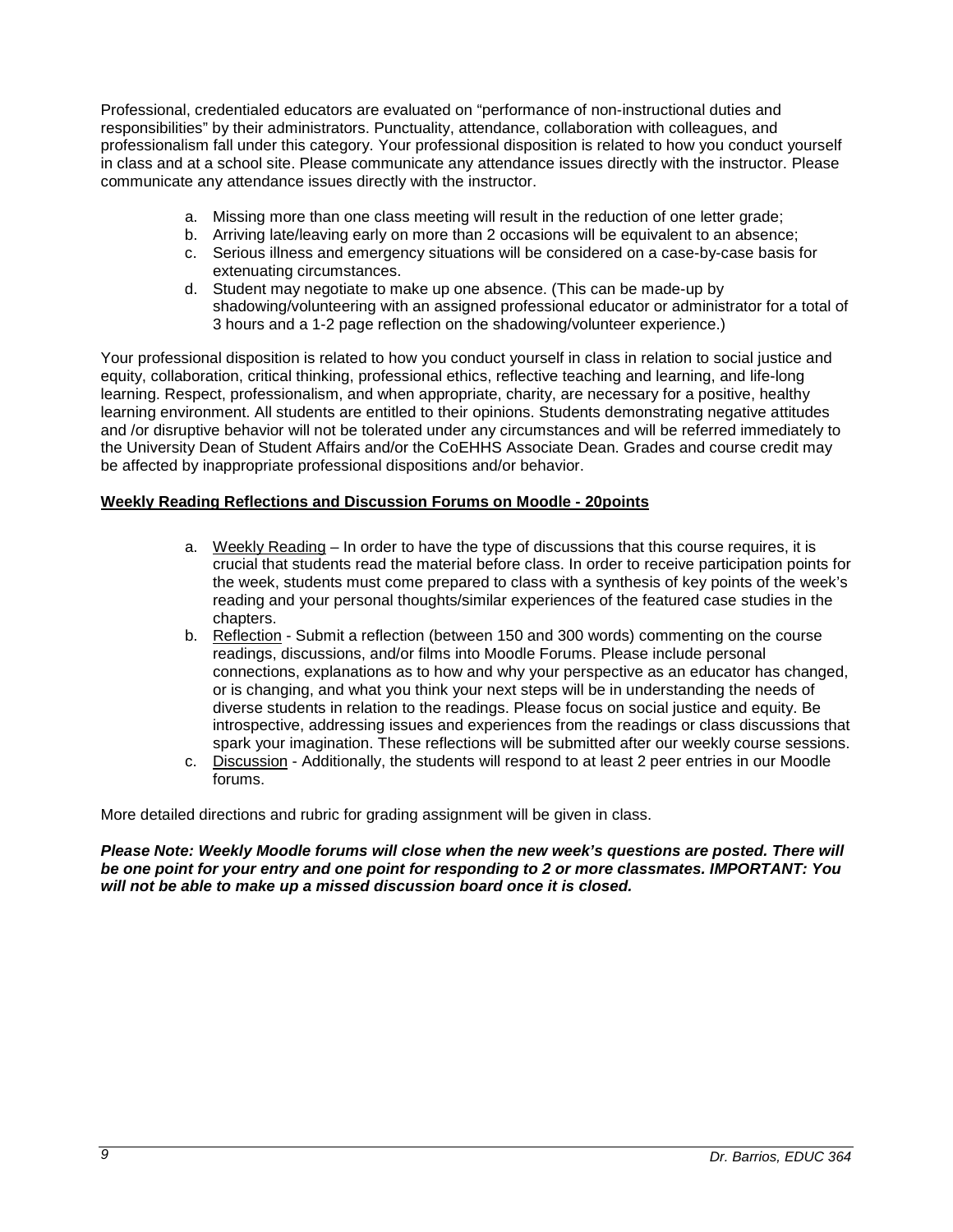## <span id="page-9-0"></span>**Weekly Reading Reflection – Grading Rubric: 12 points**

| <b>Criteria</b>                                    | Developing - 4 pts                                                                                                                                                                                                                                                                 | Approaching - 8 pts                                                                                                                                                                                                                                             | Meets $-12$ pts                                                                                                                                                                                                                                                         |
|----------------------------------------------------|------------------------------------------------------------------------------------------------------------------------------------------------------------------------------------------------------------------------------------------------------------------------------------|-----------------------------------------------------------------------------------------------------------------------------------------------------------------------------------------------------------------------------------------------------------------|-------------------------------------------------------------------------------------------------------------------------------------------------------------------------------------------------------------------------------------------------------------------------|
| <b>TPE 15</b><br>Social Justice &<br><b>Equity</b> | Candidate demonstrated<br>none/limited<br>understanding on valuing<br>socially equitable teaching,<br>learning, and schooling in a<br>variety of settings.<br>Candidate integrated<br>none/limited personal<br>thoughts, connections, &<br>questions in achieving new<br>insights. | Candidate demonstrated<br>some understanding on<br>valuing socially equitable<br>teaching, learning, and<br>schooling in a variety of<br>settings. Candidate<br>integrated some personal<br>thoughts, connections, &<br>questions in achieving new<br>insights. | Candidate demonstrated<br>understanding on valuing<br>socially equitable<br>teaching, learning, and<br>schooling in a variety of<br>organizational settings.<br>Candidate integrated<br>personal thoughts,<br>connections, & questions<br>in achieving new<br>insights. |
| <b>Reflection</b><br><b>Guidelines</b>             | Candidate followed<br>none/limited directions on<br>how to structure and submit<br>reading reflection.<br>Candidate demonstrated<br>none/limited<br>engagement/participation in<br>group                                                                                           | Candidate followed some<br>directions on how to<br>structure and submit<br>reading reflection.<br>Candidate demonstrated<br>some<br>engagement/participation in<br>group discussions.                                                                           | Candidate has followed<br>all directions on how to<br>structure and submit<br>reading reflection.<br>Candidate demonstrated<br>full engagement &<br>participation in group<br>discussions.                                                                              |

*Adapted from Dr. Hernández*

## <span id="page-9-1"></span>**Personal History of Otherness: Who am I? - 24 points**

This assignment gives you the chance to analyze your personal history as you see yourself in terms of the eight categories of *otherness*: race/ethnicity, gender, religion, sexual orientation, socioeconomic status, age, physical/mental ability, and language. For this assignment the student will:

- a. Rank the eight categories from most important to least important in regards to who you are as an individual.
- b. Write one page for each category about your relationship to "otherness." Reflect on your own experiences in terms of your social context, your family background, and other factors determined by your own circumstances and upbringing. Include SPECIFIC examples of events and situations that you feel shaped your views on these issues. Be sure to situate your examples in the context of assumptions about schooling and education. To the extent possible, relate your experiences to the theory and praxis in readings, class discussions and activities. Remember, this information will help you learn about yourself as you discover how others view you in our society, how your future students might view you, and how you might view your students from diverse backgrounds.
- c. Present and discuss your assignment within a larger class dialogue. This presentation can be done through a Power Point, iMovie, Prezi, or any other multimedia format that fits your needs.

More detailed directions and rubric for grading assignment will be given in class. Please preview rubric at the end of the syllabus. Directions and rubrics will be available on Moodle.

#### **DUE: Oct. 01 – Completed DRAFT with ½ page for all sections Nov. 05 – FINAL Draft**

*Please Note: This assignment meets the university writing requirement of at least 2500 word paper for the course. Instructions will be available on Cougar Courses.*

*Please submit both through Moodle and bring a hardcopy to class for both due dates.*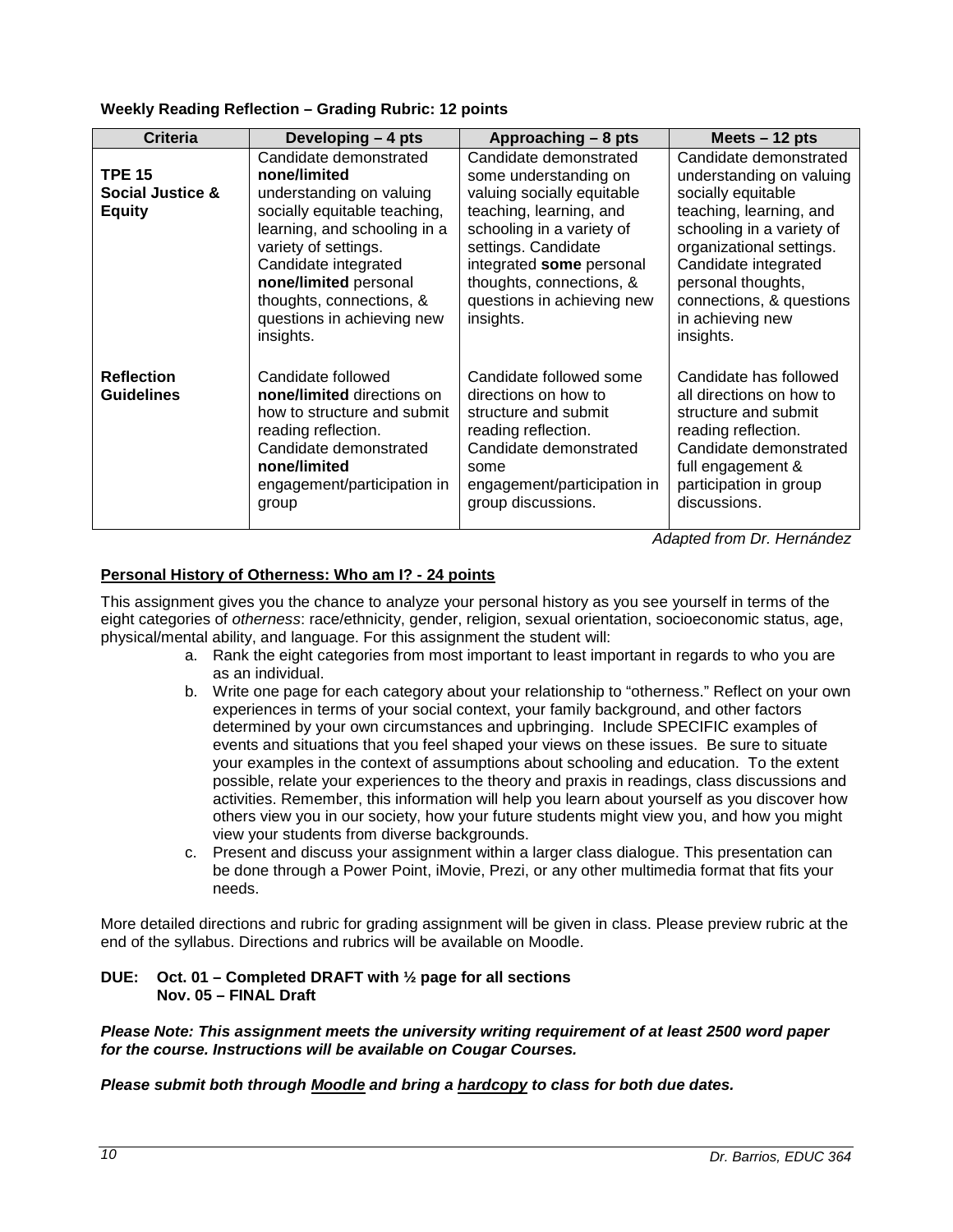# <span id="page-10-0"></span>**Personal History of Otherness: Who Am I? – Grading Rubric: 24 points**

| <b>Criteria</b>                                                                                                                         | Developing - 4 pts                                                                                                                                                                                                                                                                                                                                                                                                                                                                                                     | Approaching - 6 pts                                                                                                                                                                                                                                                                                                                                                                                                                                                                   | Meets $-8$ pts                                                                                                                                                                                                                                                                                                                                                                                                                                                                                          |
|-----------------------------------------------------------------------------------------------------------------------------------------|------------------------------------------------------------------------------------------------------------------------------------------------------------------------------------------------------------------------------------------------------------------------------------------------------------------------------------------------------------------------------------------------------------------------------------------------------------------------------------------------------------------------|---------------------------------------------------------------------------------------------------------------------------------------------------------------------------------------------------------------------------------------------------------------------------------------------------------------------------------------------------------------------------------------------------------------------------------------------------------------------------------------|---------------------------------------------------------------------------------------------------------------------------------------------------------------------------------------------------------------------------------------------------------------------------------------------------------------------------------------------------------------------------------------------------------------------------------------------------------------------------------------------------------|
| <b>Addressing the</b><br><b>Categories</b><br><b>Otherness</b><br>(including Social<br><b>Context &amp; Final</b><br><b>Reflection)</b> | Less than 6 categories<br>$\bullet$<br>completed. Omitted<br>social context and final<br>reflection.<br>Little or no attempt to<br>$\bullet$<br>address student<br>relationship to<br>otherness in terms of<br>dominant and<br>subordinate<br>Little or no category<br>$\bullet$<br>organization.<br>No table of contents.<br>$\bullet$                                                                                                                                                                                | Addressed all 8<br>$\bullet$<br>categories. Missing social<br>context or final reflection.<br>Attempt to address<br>$\bullet$<br>student relationship to<br>otherness in terms of<br>dominance and<br>subordinate.<br>Categories listed in order,<br>$\bullet$<br>but importance of ranking<br>not explained.<br>Table of contents does<br>$\bullet$<br>not reflect ranking order.                                                                                                    | Addressed all 8<br>$\bullet$<br>categories, social<br>context and final reflection<br>$\bullet$<br>Reflection connected to<br>$\bullet$<br>role as a<br>Future teacher<br>$\bullet$<br>Clearly defined student<br>$\bullet$<br>relationship to otherness<br>in terms of dominance and<br>subordinate<br>Categories organized by<br>$\bullet$<br>order of impact in analysis.<br>Stated importance of<br>categories within analysis.<br>Table of contents<br>$\bullet$<br>demonstrated ranking<br>order. |
| <b>Depth of Analysis</b>                                                                                                                | Neglects to address<br>$\bullet$<br>each category with<br>clear ideas, specific<br>examples, or details<br>related to the category<br>topic<br>Lack of effort to see<br>$\bullet$<br>one's self in the<br>theories rooted in the<br>"Complexity of Identity"<br>chapter<br>Compare & contrast<br>$\bullet$<br>analysis of otherness is<br>lacking. Reads more<br>like a personal<br>narrative.<br>Supported arguments<br>$\bullet$<br>by using one or no<br>references /quotes from<br>Tatum's theories of<br>identity | Some attempt to address<br>$\bullet$<br>each category with clear<br>ideas, specific examples,<br>details connected and<br>related to the category<br>topic<br>Some effort to see one's<br>$\bullet$<br>self in the theories rooted<br>in the "Complexity of<br>Identity" chapter<br>Compare & contrast<br>$\bullet$<br>analysis of otherness is<br>needs development<br>Supported arguments by<br>$\bullet$<br>using few references or<br>quotes from Tatum's<br>theories of identity | Clearly addressed each<br>$\bullet$<br>category with clear ideas,<br>specific examples, details<br>are well connected and<br>related to the category<br>topic<br>Sincere effort to see one's<br>$\bullet$<br>self in the theories rooted<br>in the "Complexity of<br>Identity" chapter<br>Compare & contrast<br>$\bullet$<br>analysis of otherness is<br>well defined<br>Supported arguments by<br>$\bullet$<br>often using references or<br>quotes from Tatum's<br>theories of identity                |
| <b>Format of</b><br>Paper                                                                                                               | Does not meet criteria<br>$\bullet$<br>for category length<br>Neglects to follow<br>$\bullet$<br>directions<br>Little or no attention<br>$\bullet$<br>given to grammar,<br>spelling punctuation,<br>capitalization, and<br>formatting<br>Incomplete or not<br>$\bullet$<br>submitted on time<br>(late paper)<br>$\bullet$                                                                                                                                                                                              | Less than one page<br>$\bullet$<br>(typed, double-spaced,<br>labeled) for each<br>category, as well as<br>social context and<br>reflection<br>Some directions followed<br>$\bullet$<br>Some errors in grammar,<br>$\bullet$<br>spelling, punctuation,<br>capitalization, and<br>formatting<br>Incomplete paper<br>$\bullet$<br>submitted on time                                                                                                                                      | At least one page (typed,<br>$\bullet$<br>double-spaced, labeled)<br>for each category, as well<br>as social context<br>(introduction) and<br>reflection (conclusion)<br>Followed all directions<br>$\bullet$<br>given<br>Clear attention given to<br>$\bullet$<br>grammar, spelling,<br>punctuation, capitalization,<br>and formatting<br>Complete paper with all<br>$\bullet$<br>sections submitted on time                                                                                           |

*Adapted from Dr. Hernández*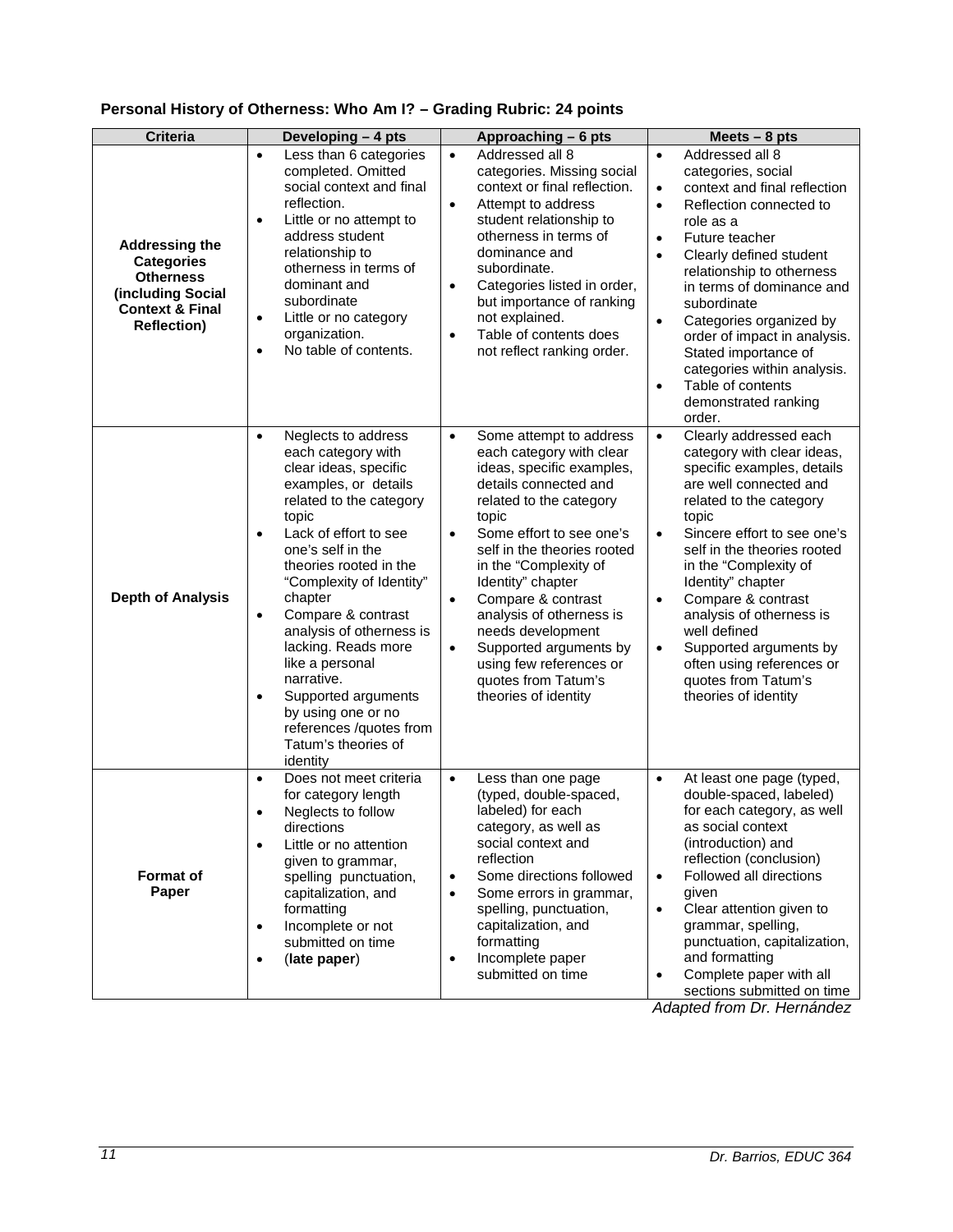## <span id="page-11-0"></span>**Peer teaching (Spring Text Book) - 12 points**

Students are required to sign up with a peer-teaching group. Your group will be responsible for teaching your classmates the assigned material in Joel Spring's *Deculuralization and the Struggle for Equality* for one session of the course. Groups will be formed on fourth session. Each group should have three to five members. Your **group** will:

- a. Condense the information from your assigned chapter in such a way as to make the content accessible to your classmates;
- b. Attempt to utilize creative instructional strategies that should be inclusive of all members in the class;
- c. Provide a 20-30 minute discussion that is interactive and should engage the class and allow us to examine the material in a meaningful way that promotes critical thinking and varied perspectives;
- d. Facilitate a discussion where the past is connected/found relevant to the present in our schools;
- e. Create a presentation using multi-media formats that fit your needs;
- f. Write a 2-page summary of the chapter highlights and how the group worked together to accomplish the task.

You are encouraged to add additional resources and current events related to the topics.

More detailed directions and rubric for grading assignment will be given in class.

#### <span id="page-11-1"></span>**Peer Teaching (Spring Text Book) – Grading Rubric: 12 Points**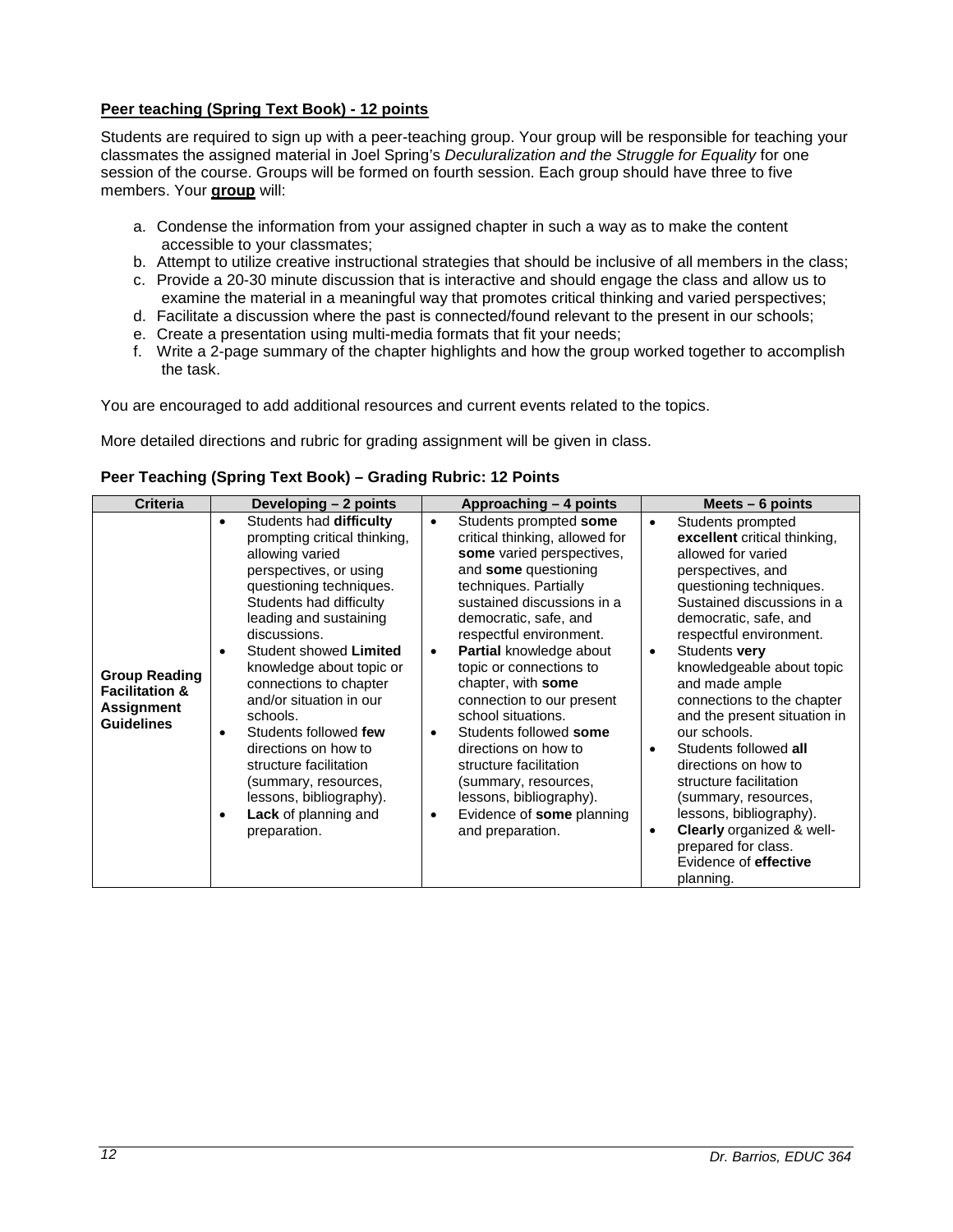| <b>Criteria</b>                                                       | Developing - 2 points                                                                                                                                                                                                                                                                                                                                                                                                                                                                                                                                | Approaching - 4 points                                                                                                                                                                                                                                                                                                                                                                                                                                                                                                                                                              | Meets $-6$ points                                                                                                                                                                                                                                                                                                                                                                                                                                                                                                                                                      |  |
|-----------------------------------------------------------------------|------------------------------------------------------------------------------------------------------------------------------------------------------------------------------------------------------------------------------------------------------------------------------------------------------------------------------------------------------------------------------------------------------------------------------------------------------------------------------------------------------------------------------------------------------|-------------------------------------------------------------------------------------------------------------------------------------------------------------------------------------------------------------------------------------------------------------------------------------------------------------------------------------------------------------------------------------------------------------------------------------------------------------------------------------------------------------------------------------------------------------------------------------|------------------------------------------------------------------------------------------------------------------------------------------------------------------------------------------------------------------------------------------------------------------------------------------------------------------------------------------------------------------------------------------------------------------------------------------------------------------------------------------------------------------------------------------------------------------------|--|
| <b>Discussions &amp;</b><br><b>Facilitation of</b><br><b>Activity</b> | Students maintained a<br><b>limited</b> level of interest<br>and engagement among<br>the other students during<br>discussions and/or<br>activities. Need to develop<br>presentation skills.<br>Inappropriate use of time<br>& limited<br>resources/materials.<br>Did not include handout<br>$\bullet$<br>and/or bibliography, or<br>had brief notes as a<br>handout. Neglected APA<br>style. Did not include all<br>resources in the<br>bibliography.<br>Participation from few of<br>the group members.<br>Few individuals did most<br>of the work. | Students maintained some<br>$\bullet$<br>level of interest and<br>engagement among<br>students during discussions<br>and/or activities. Presenters<br>mostly talked or read<br>material to the class.<br><b>Inconsistent</b> with use of<br>$\bullet$<br>time & resources/materials<br>with designated time block<br>(too long or too short).<br>Included a partial handout<br>$\bullet$<br>with some of the resources<br>listed (APA).<br>Participation from some of<br>$\bullet$<br>the group members.<br>Inconsistent collaboration<br>from group members<br>regarding workload. | Students maintained a high<br>$\bullet$<br>level of interest and<br>engagement among all<br>students during discussions<br>and/or activities.<br>Presenters were animated,<br>knowledgeable, and<br>provided meaningful<br>activities.<br><b>Appropriate</b> use of time &<br>$\bullet$<br>resources/materials with<br>adherence to designated<br>time block.<br>Included 2 page handout<br>$\bullet$<br>with bibliography of<br>resources (APA).<br>Participation from<br>$\bullet$<br>everyone in the<br>presentation group.<br>Equal group & work<br>collaboration. |  |

*Adapted from Dr. Hernández*

## <span id="page-12-0"></span>**School Diversity Assessment - 24 points**

Students are required to sign up with a group to assess the diversity of three or more schools from the same district and grade span. This will be a comparison of factors such as academic achievement, qualified staff, community resources, and parental involvement at the sites. Your **group** will:

- a. Compare and analyze different factors affecting school diversity;
- b. Provide a 20-30 minute presentation that is interactive and should engage the class and allow us to examine the data in a meaningful way that promotes critical thinking and varied perspectives;
- c. Create a presentation using mult-media formats that fit your needs;
- d. Write a 2 page reflection summarizing:
	- A brief description of school demographics;
	- ii. Analysis, assumptions, questions, or wonderings;
	- iii. How the group worked together to accomplish the task.

More detailed directions, examples, and rubric for grading assignment will be given in class.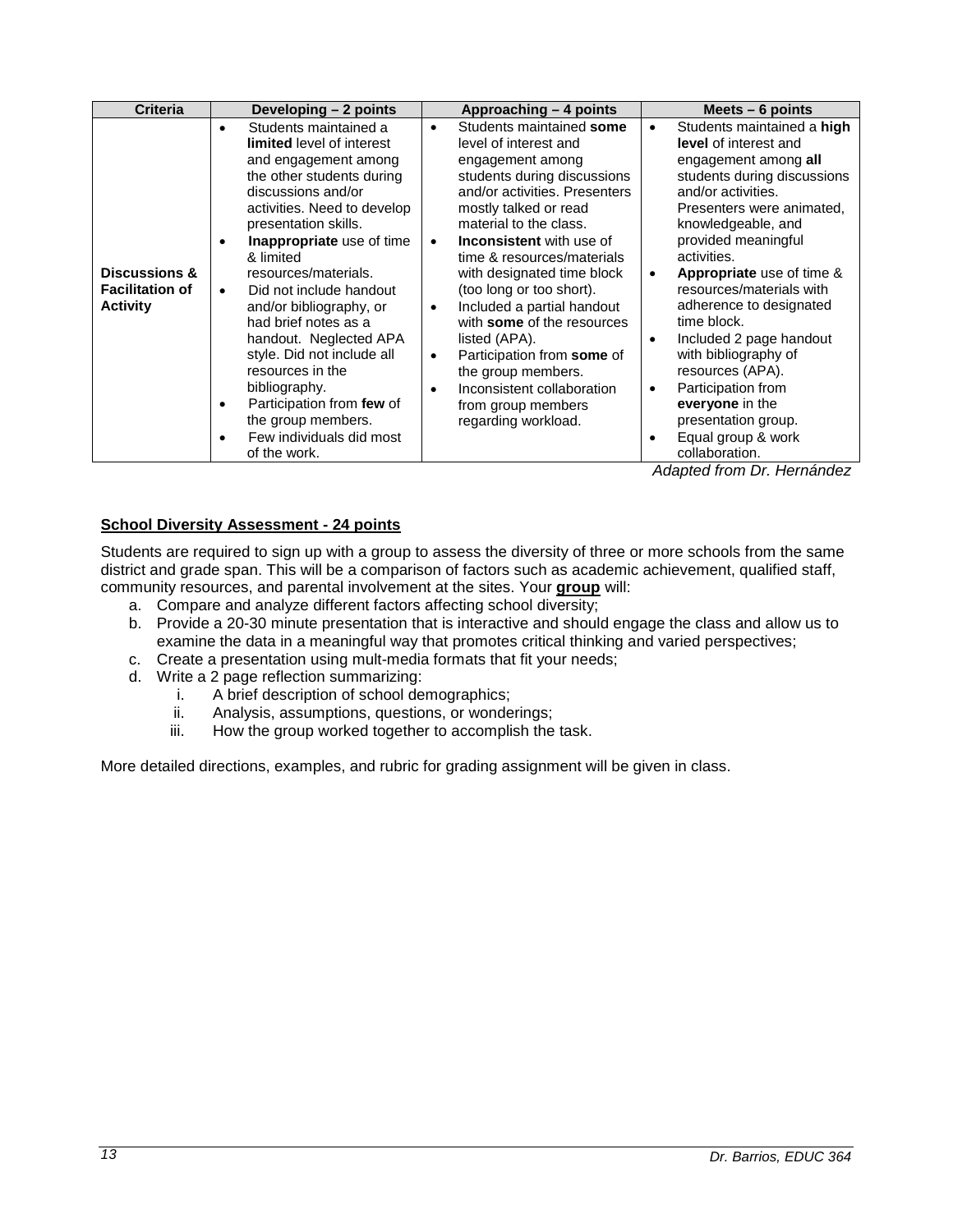# <span id="page-13-0"></span>**School Diversity Assessment – Grading Rubric: 24 points**

| <b>Criteria</b>                                                                                                                                                                                    | Developing - 2 points                                                                                                                                                                                                                                                                                                                                 | Approaching - 5 points                                                                                                                                                                                                                                                                                                                                                                                                                                                                                        | Meets $-8$ points                                                                                                                                                                                                                                                                                                                                                                                                                                                                                                                                                                                                |
|----------------------------------------------------------------------------------------------------------------------------------------------------------------------------------------------------|-------------------------------------------------------------------------------------------------------------------------------------------------------------------------------------------------------------------------------------------------------------------------------------------------------------------------------------------------------|---------------------------------------------------------------------------------------------------------------------------------------------------------------------------------------------------------------------------------------------------------------------------------------------------------------------------------------------------------------------------------------------------------------------------------------------------------------------------------------------------------------|------------------------------------------------------------------------------------------------------------------------------------------------------------------------------------------------------------------------------------------------------------------------------------------------------------------------------------------------------------------------------------------------------------------------------------------------------------------------------------------------------------------------------------------------------------------------------------------------------------------|
| <b>Addressing the</b><br><b>Categories and</b><br><b>Required Items for</b><br>Data Table: School,<br>staff, and community<br>for 3 schools within<br>the same/nearby<br>district & grade<br>range | Few or some required<br>$\bullet$<br>categories are clearly<br>defined for all 3 schools,<br>staffs & communities on the<br>data table.<br>No additional data included.<br>$\bullet$<br><b>Limited or no statement</b><br>about the conclusion of<br>assessment.                                                                                      | All required categories are<br>$\bullet$<br>clearly defined for all 3<br>schools, staffs &<br>communities on the data<br>table.<br>No additional data<br>$\bullet$<br>included.<br><b>Some</b> statement about the<br>$\bullet$<br>conclusion of assessment.                                                                                                                                                                                                                                                  | <b>All required</b><br>$\bullet$<br>categories are clearly<br>defined for all 3<br>schools, staffs &<br>communities on the<br>data table.<br>Table includes other<br>$\bullet$<br>additional data<br>provided for each of<br>the schools in all<br>categories.<br>Conclusion of<br>$\bullet$<br>assessment is clearly<br>stated and correlates<br>with data presented.                                                                                                                                                                                                                                           |
| <b>Video/Photography</b><br>Captured images to<br>compare & contrast<br>schools and their<br>surrounding<br>communities                                                                            | Focus on comparing &<br>$\bullet$<br>contrasting few images of<br>like to like of playgrounds,<br>façades,<br>classrooms/physical<br>structure, landscaping,<br>maintenance, marquis,<br>community, etc. of some of<br>the schools and<br>communities through video<br>or photography.                                                                | $\bullet$<br>Focus on comparing &<br>contrasting images of<br>some like to like of<br>playgrounds, façades,<br>classrooms/physical<br>structure, landscaping,<br>maintenance, marquis,<br>community, etc. of all 3<br>schools and communities<br>through video or<br>photography.                                                                                                                                                                                                                             | $\bullet$<br>Focus on comparing<br>& contrasting in<br>depth and clear<br>images of numerous<br>like to like of<br>playgrounds, façades,<br>classrooms/physical<br>structure,<br>landscaping,<br>maintenance,<br>marquis, community,<br>etc. of all 3 schools<br>and communities<br>through video or<br>photography.                                                                                                                                                                                                                                                                                             |
| <b>Presentation</b><br>Findings presented<br>through short<br>movie/multimedia,<br>PowerPoint, poster<br>session, etc.                                                                             | Demonstrates lack of<br>$\bullet$<br>confidence and focus.<br>Lacks audience attention<br>$\bullet$<br>throughout presentation.<br>Lacks focus and preparation.<br>No or limited visual<br>$\bullet$<br>elements that had little<br>meaning.<br>The presentation does not<br>$\bullet$<br>adhere to the time limit<br>(either too long or too short). | Demonstrates confidence<br>$\bullet$<br>most of the time during a<br>focused presentation.<br>Captures the attention of<br>$\bullet$<br>the audience <b>most</b> of the<br>time during the<br>presentation. May have a<br>factual, straightforward<br>approach. Could lack an<br>opening or closure.<br>The visual element adds<br>$\bullet$<br>meaning to the<br>presentation, but could<br>have been enhanced in<br>some way.<br>The presentation stay close<br>to the time limit (a bit long<br>or short). | Demonstrates all<br>$\bullet$<br>aspects of the<br>assignment in an<br>outstanding way with<br>confidence and a well-<br>prepared/focused<br>presentation.<br><b>Captures</b> the attention<br>$\bullet$<br>of the audience<br>immediately and<br>sustains interest<br>through a creative and<br>unique approach or<br>style.<br>The visual element is<br>$\bullet$<br>of excellent quality,<br>colorful, well<br>organized, excellent<br>pacing with titles/labels<br>or perhaps a narration<br>that is meaningful to<br>the presentation.<br>The presentation<br>adheres to the time<br>limit (20-30 minutes). |

*Adapted from Dr. Hernández*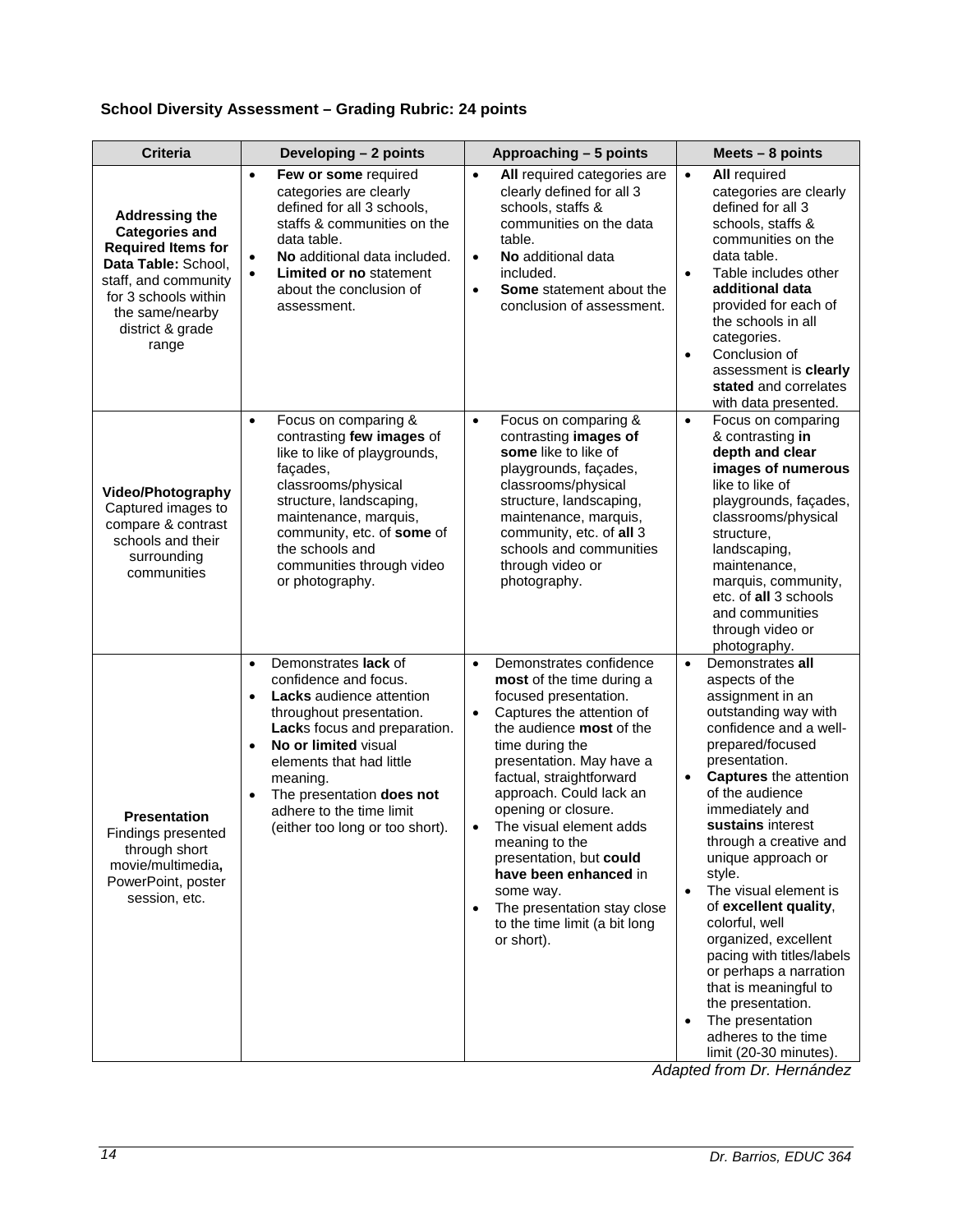## <span id="page-14-0"></span>**My Diversity Action Plan (Class Final) - 10 points**

As a way to synthesize all of the information that has been learned in the semester, students will create a personal diversity action plan that will discuss how each future teacher will personal address the achievement gap and promote learning for all students. Plans will be shared during the last class. The individual student will:

- a. Deliver a 5-7 minute presentation of personal diversity action plan using any multi-media format the student desires;
- b. Write a 3 page (no more than 5 pages) outlining the personal diversity action plan which should include:
	- i. Diversity action plan;
	- ii. Connection of discussions, readings, and other resources to your plan;
	- iii. How has this course aided you as you commence your journey as an educator?

More detailed directions and rubric for grading assignment will be given in class.

#### **DUE: Dec. 10 – Last Day of class!**

#### *Please note: The last day will be packed with presentations and final reflections. Please be prompt and ready to begin by 5:30pm.*

#### <span id="page-14-1"></span>**My Diversity Action Plan (Class Final) – Grading Rubric: 10 points**

| <b>Criteria</b>                        | Developing - 4pts                                                                                                                                                                                                                                                                              | Approaching - 7pts                                                                                                                                                                                                                                                                | Meets - 10pts                                                                                                                                                                                                                                                      |
|----------------------------------------|------------------------------------------------------------------------------------------------------------------------------------------------------------------------------------------------------------------------------------------------------------------------------------------------|-----------------------------------------------------------------------------------------------------------------------------------------------------------------------------------------------------------------------------------------------------------------------------------|--------------------------------------------------------------------------------------------------------------------------------------------------------------------------------------------------------------------------------------------------------------------|
| <b>Reflection</b><br><b>Guidelines</b> | Students create a diversity action<br>plan that demonstrates<br>none/limited knowledge gained<br>through this course on multicultural<br>education, diversity in schooling,<br>and self-reflection. The plan set<br>no/limited goals and created<br>no/limited reference for the<br>classroom. | Students create a diversity<br>action plan that<br>demonstrates some<br>knowledge gained through<br>this course on multicultural<br>education, diversity in<br>schooling, and self-<br>reflection. The plan set<br>some goals and created<br>some reference for the<br>classroom. | Students create a<br>diversity action plan that<br>demonstrates knowledge<br>gained through this<br>course on multicultural<br>education, diversity in<br>schooling, and self-<br>reflection. The plan set<br>goals and created<br>reference for the<br>classroom. |

*Adapted from Dr. Hernández*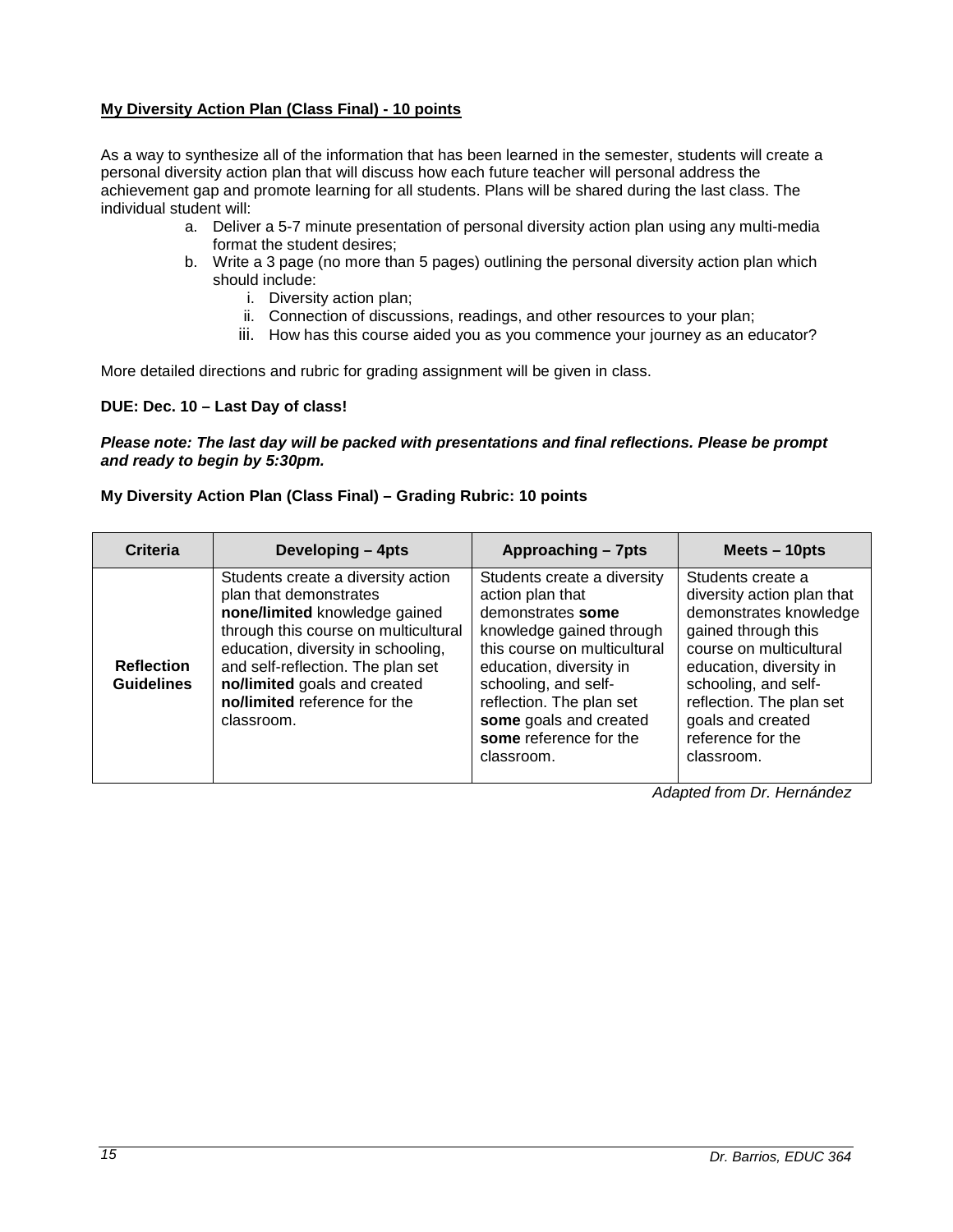Detailed information on assignments will be shared in class. Students will have the opportunity to share their assignments in class. All drafts and final lesson plans will be submitted to Cougar Course. Please keep a record of your assignments.

<span id="page-15-0"></span>

| <b>Assignments</b>                               | <b>Points</b> | <b>Points Earned</b>   | <b>Submit</b><br>assignments |
|--------------------------------------------------|---------------|------------------------|------------------------------|
| Attendance, Participation & Personal Disposition | 10 points     | Professor's discretion | N/A                          |
| Weekly Reading Reflections and Discussion Forums | 2 points      |                        | <b>Cougar Course</b>         |
| Weekly Reading Reflections and Discussion Forums | 2 points      |                        | <b>Cougar Course</b>         |
| Weekly Reading Reflections and Discussion Forums | 2 points      |                        | <b>Cougar Course</b>         |
| Weekly Reading Reflections and Discussion Forums | 2 points      |                        | <b>Cougar Course</b>         |
| Weekly Reading Reflections and Discussion Forums | 2 points      |                        | <b>Cougar Course</b>         |
| Weekly Reading Reflections and Discussion Forums | 2 points      |                        | <b>Cougar Course</b>         |
| Weekly Reading Reflections and Discussion Forums | 2 points      |                        | <b>Cougar Course</b>         |
| Weekly Reading Reflections and Discussion Forums | 2 points      |                        | <b>Cougar Course</b>         |
| Weekly Reading Reflections and Discussion Forums | 2 points      |                        | <b>Cougar Course</b>         |
| Weekly Reading Reflections and Discussion Forums | 2 points      |                        | <b>Cougar Course</b>         |
| Personal History of Otherness                    | 24 points     |                        | <b>Cougar Course</b>         |
| Peer teaching (Spring Text Book)                 | 12 points     |                        | <b>Cougar Course</b>         |
| <b>School Diversity Assessment</b>               | 24 points     |                        | Cougar Course                |
| My Diversity Action Plan (Class Final)           | 10 points     |                        | <b>Cougar Course</b>         |
| <b>Total</b>                                     | 100           |                        |                              |
|                                                  | points        |                        |                              |

# **CHECKLIST FOR ASSIGNMENTS: EDMS 555B**

My Notes: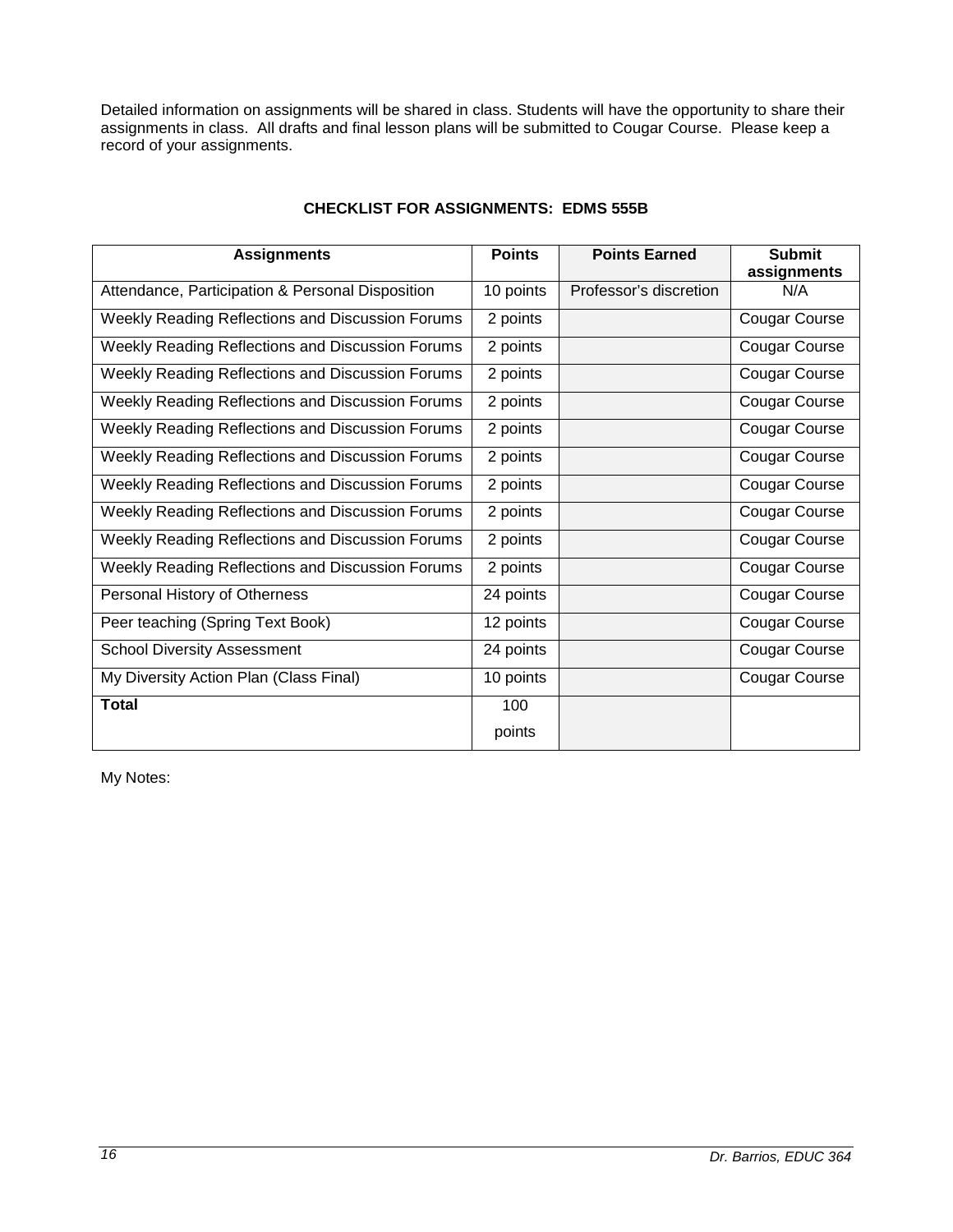## **TENTATIVE SCHEDULE/COURSE OUTLINE**

<span id="page-16-0"></span>The instructor reserves the rights to alter the instructional timeline, add, delete, and/or change topics and assignments in response to individual and class needs.

| <b>Date</b>                                                  | <b>Topic</b>                                                                                                                                                                                                                                                                                                           | <b>Readings &amp; Assignments Due</b>                                                                                                                                                                                                       |
|--------------------------------------------------------------|------------------------------------------------------------------------------------------------------------------------------------------------------------------------------------------------------------------------------------------------------------------------------------------------------------------------|---------------------------------------------------------------------------------------------------------------------------------------------------------------------------------------------------------------------------------------------|
| Week <sub>1</sub><br><b>Session 1</b><br>Thursday<br>9/3/15  | Introductions / Syllabus Overview<br>$\bullet$<br><b>Reflection Formats &amp; Discussion Forums</b><br>$\bullet$<br>Conceptions/Misconceptions of Culture<br>$\bullet$<br>Sociopolitical Context of MC Education<br>$\bullet$<br>Cultural Issues in Education and Society<br>$\bullet$                                 | *Bring copy of syllabus<br><b>Due: Reflection &amp; Discussion</b><br>Moodle Forum (by Thur. @ 11:55pm)                                                                                                                                     |
| Week 2<br><b>Session 2</b><br>Thursday<br>9/10/15            | <b>Cultural Terms</b><br>$\bullet$<br>Complexity of Identity<br>$\bullet$<br><b>Assignment Introduction:</b><br>$\bullet$<br>Personal History of Otherness                                                                                                                                                             | Nieto: Ch. 1 (Sociopolitical,<br>Terminology)<br>Nieto: Ch. 2 (School Reform)<br>Tatum: "The Complexity of Identity"<br><b>Due: Reflection &amp; Discussion Moodle</b><br><b>Forum</b>                                                      |
| Week 3<br><b>Session 3</b><br>Thursday<br>9/17/15            | Racism, Discrimination, Expectation of<br>$\bullet$<br>Students' Achievement<br>Movie: Shadow of Hate (History of Racism<br>and Discrimination in US)                                                                                                                                                                  | Nieto: Ch. 3 (Racism, Discrimination)<br>Due: Reflection & Discussion<br><b>Moodle Forum</b>                                                                                                                                                |
| Week 4<br><b>Session 4</b><br>Thursday<br>9/24/15            | Curriculum, Pedagogy, & Climate<br>$\bullet$<br>Framework for Mult-Cult. Ed.<br>$\bullet$<br>Personal History of Otherness Activity<br>$\bullet$<br><b>Assignment Introduction:</b><br>$\bullet$<br><b>Group Reading Facilitation</b><br>(Spring Textbook)<br>Create groups for Spring text facilitation<br>$\bullet$  | Nieto: Ch. 4 (School Structure/Org)<br><b>Due: Reflection &amp; Discussion</b><br><b>Moodle Forum</b><br>Due: DRAFT - Personal History of<br><b>Otherness</b>                                                                               |
| Week <sub>5</sub><br><b>Session 5</b><br>Thursday<br>10/1/15 | Spring text groups meet in class<br>$\bullet$<br>Influence of Culture on Learning<br>$\bullet$<br><b>Culturally Relevant Teaching</b><br>$\bullet$                                                                                                                                                                     | Nieto: Ch. 5 (Cultural Identity)<br>Spring: Read your group's chapter<br><b>Due: Reflection &amp; Discussion</b><br><b>Moodle Forum</b>                                                                                                     |
| Week 6<br>Session 6<br>Thursday<br>10/8/15                   | Spring Text Facilitation: Ch. 1 & 2<br>$\bullet$<br><b>Linguistic Diversity in US Classrooms</b><br>$\bullet$<br>Second Language Acquisition Theories<br>$\bullet$<br><b>Assignment Introduction:</b><br><b>School Diversity Assessment Project</b>                                                                    | Nieto: Ch. 6 (ELLs)<br>Spring: Ch. 1 (Anglo-Am.)<br>Spring: Ch. 2 (Nat. Am.)<br><b>Due: Reflection &amp; Discussion</b><br><b>Moodle Forum</b><br>Due: Spring chapter presentation &<br>2-page summary, if your group<br>facilitates.       |
| Week 7<br><b>Session 7</b><br>Thursday<br>10/15/15           | Spring Text Facilitation: Ch. 3 & 4<br>$\bullet$<br>Factors Affecting Academic Achievement for<br>$\bullet$<br><b>Students of Color</b><br>Create groups & decide on topics for School<br>$\bullet$<br><b>Diversity Assessment Project</b><br><b>School Diversity Assessment</b><br>$\bullet$<br>Project - groups meet | Nieto: Ch. 7 (School Achievement)<br>Spring: Ch. 3 (African Am.)<br>Spring: Ch. 4 (Asian Am.)<br>Due: Reflection & Discussion<br><b>Moodle Forum</b><br>Due: Spring chapter presentation &<br>2-page summary, if your group<br>facilitates. |